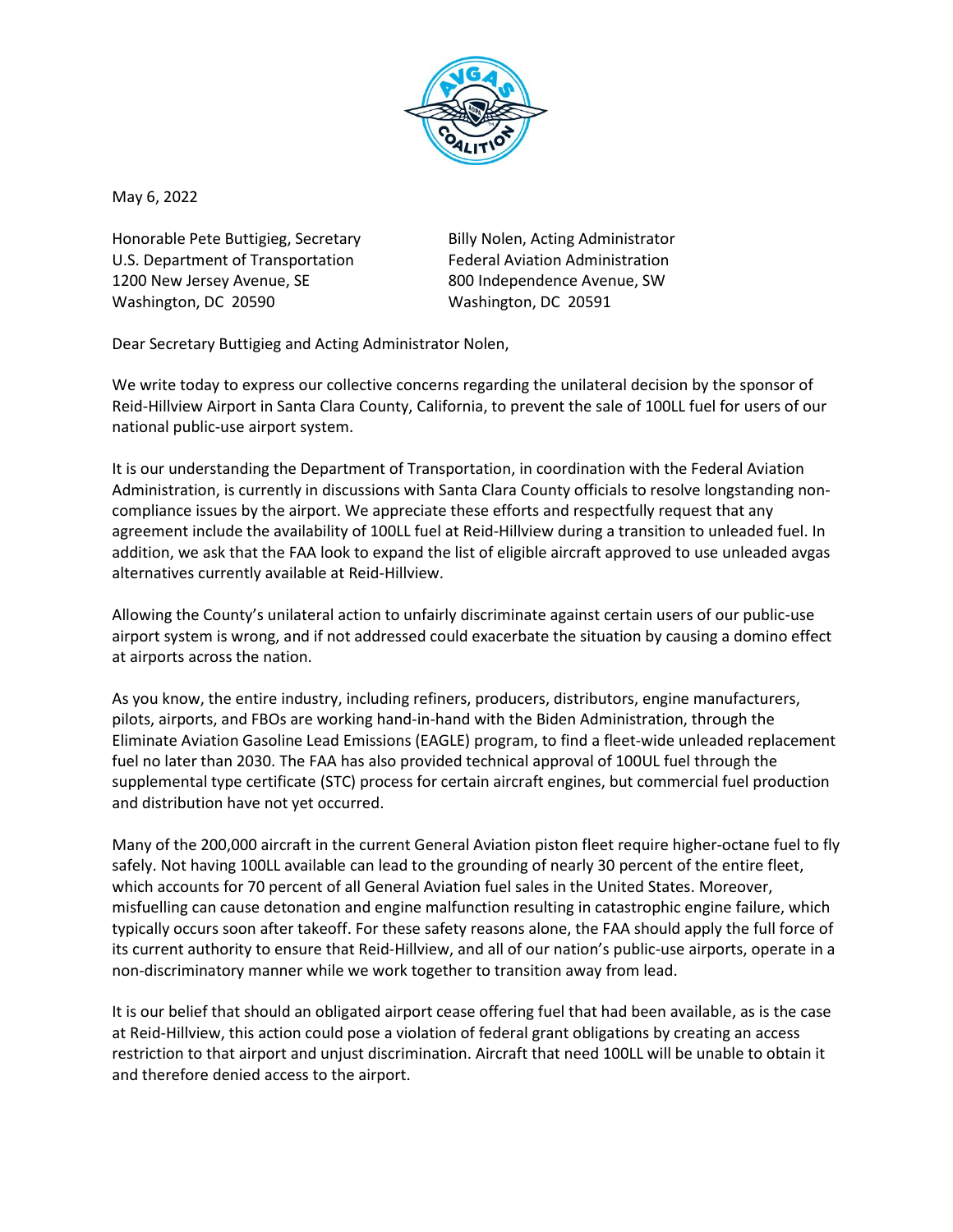

Our industry supports 1.2 million jobs and brings an economic impact of \$247 billion to our communities across the country. Through a network of 5,200 public-use community airports and more than 13,000 privately owned landing facilities nationwide, General Aviation is a uniquely efficient means of moving people and goods between thousands of communities nationwide. Only about 10 percent of the nation's airports have commercial service, making General Aviation an integral part of the transportation system that supports communities across the United States and provides essential air travel options to businesses and the public.

Many of the General Aviation piston aircraft that require the higher-octane fuel are performing lifesaving emergency, search and rescue, law enforcement, humanitarian aid, and relief missions. The lack of 100LL fuel at Reid-Hillview has already had a negative impact on humanitarian flights that are now unable to refuel their aircraft at the airport.

Moving as quickly as possible to an unleaded future is a top priority, but this transition needs to be done safely and smartly, and without political pressure. Again, as members of the Avgas Coalition, we respectfully request the Administration's support for ensuring the availability of high-octane fuels at Reid-Hillview, and all of our nation's public-use airports, while we work together to remove lead from all aviation gasoline.

Sincerely,

## **The Avgas Coalition**

Air Care Alliance AirCorps Aviation Aircraft Owners and Pilots Association Airport Farms LLC Airworld LLC Alaska Airmen's Association American Bonanza Society American Petroleum Institute Army Aviation Heritage Foundation Avenger Educators LLC Avfuel Barton Aviation Blackhawk Flying Club (Ill.) Boeing Field Tenants Association Brookhaven-Lincoln County Airport Brookway Aviation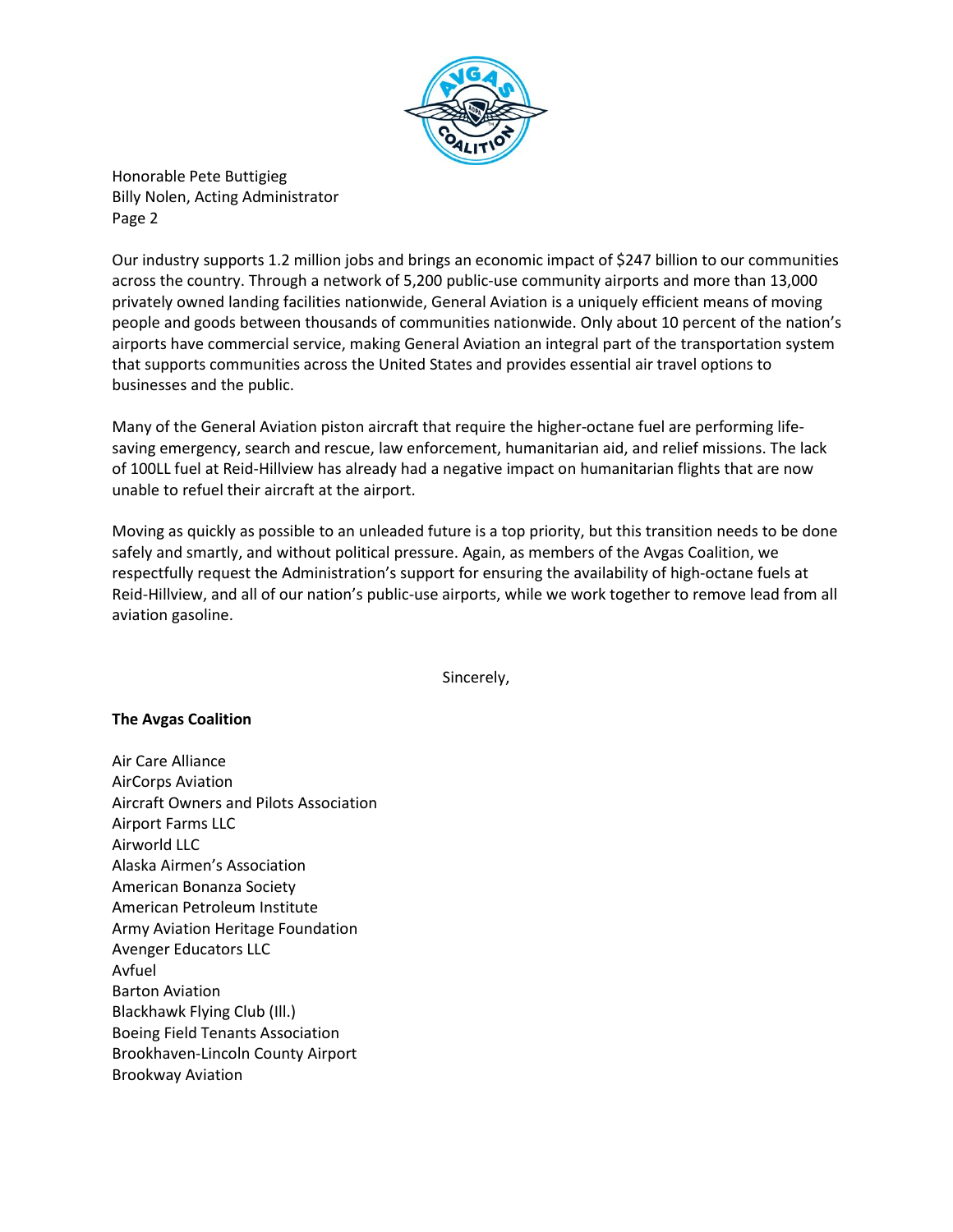

Caldwell Flying Service (Texas) Canadian Owners and Pilots Association Cape Cod Aero Club Cavanaugh Flight Museum Chocks Away Aviation Cincinnati Warbirds Cirrus Owners & Pilots Association Citation Jet Pilots Association Classic Aviation LLC Commemorative Air Force Courtesy Aircraft Sales DJM Aviation Services Delaware Aviation Museum Foundation Denver Flyers Downwind Flying Club (Wash.) Experimental Aircraft Association Flight Czech Florida Warbirds, LLC Flying 20 Club, Inc. (Conn.) Flying Texans And Mustangs Unlimited Flying Z Ranch Formation and Safety Team (FAST) Fort Myers Flying Club Freeflight Aviation (N.J.) Friends of Boeing Field Friends Of Sikorsky Airport (Conn.) General Aviation Manufacturers Association GAMI Grumman Owners & Pilots Association (Southern Reg.) Hangar 6 Aviation Helicopter Association International J&M Sales & Leasing Jet Air, Inc. Lanier Flight Center Legacy Warbirds Inc. Lewis Air Legends Maine Aeronautics Association Malibu M-Class Owners & Pilots Assoc. Midcoast Aviation Milco Flying Club (Wisc.) Mile High Resources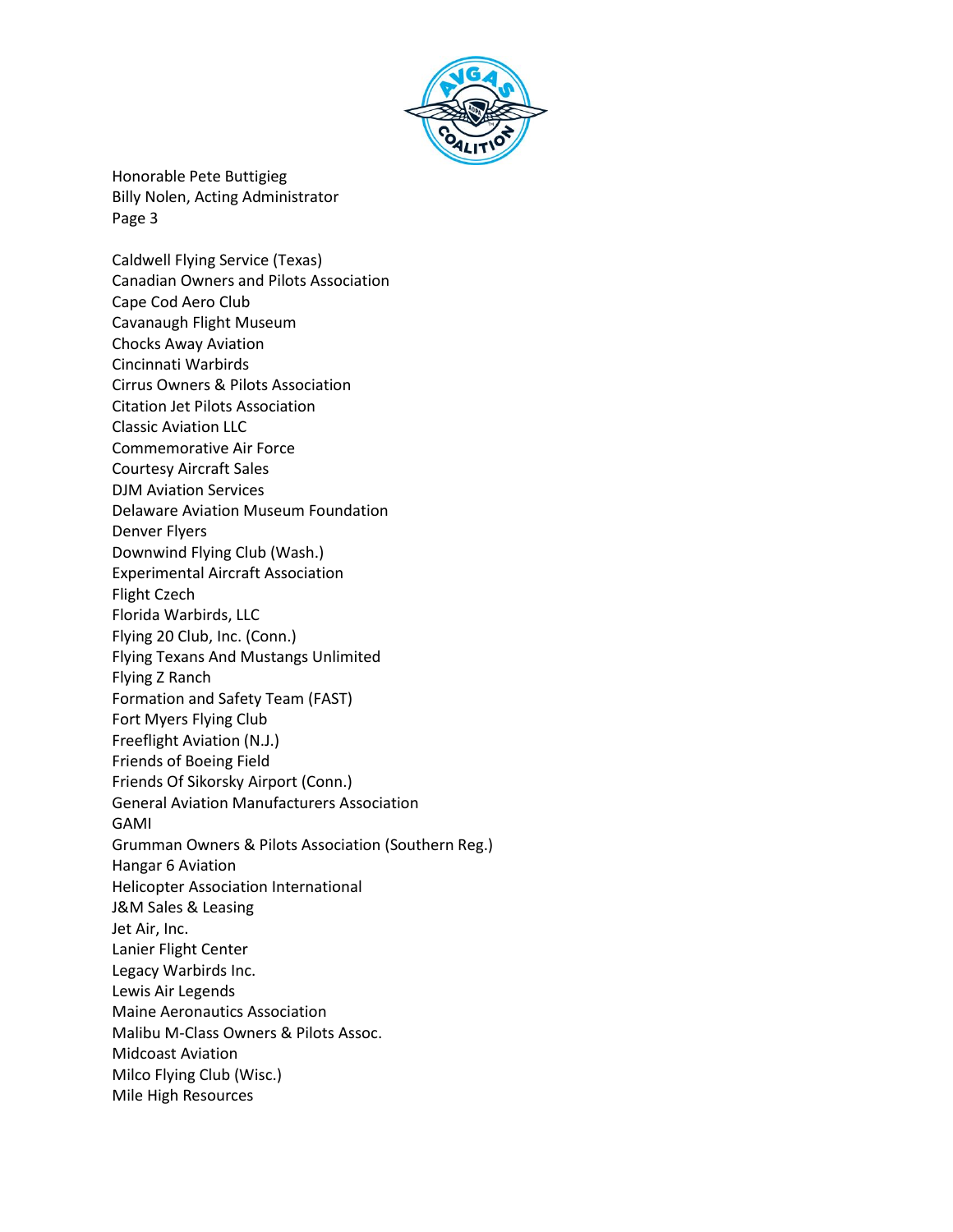

Military Aviation Museum (Va.) Minnesota Pilots Association Moccasin Flying Club (Tenn.) Montana Pilots Association Museum of Flight Museum of Flight Tri-States N1708T Owners Association (Va.) National Air Transportation Association National Business Aviation Association National Warbird Operators Conference Navy Flight Trainer LLC New Bedford Pilots Association New Hampshire Pilots Association New Jersey Aviation Association New Mexico Pilots Association North American Trainer Association Palm Springs Air Museum Planes of Fame Air Museum Planeview Aviation Services Rag Wings/Radials Aircraft Leasing LLC Redlands Airport Association (Calif. Pilots Assoc.) Seaplane Adventures Seaplane Pilots Association Sky Helicopters Smokehouse Pilots SoCal Pilots Solberg Airport (N.J.) South Atlanta Helicopters South Dakota Pilots Association Southern Heritage Air Foundation Swift Fuels TFC Flying Club (Conn.) Taildragger Flyers, Inc. Tango 28 Group Texas Legislative General Aviation Caucus Topflight Aviation, Inc. Tradewind Aviation Trojan Boys LLC Trojan Phlyers Twin City Cloud 7 U.S. House of Representatives (Mo. Sixth district)